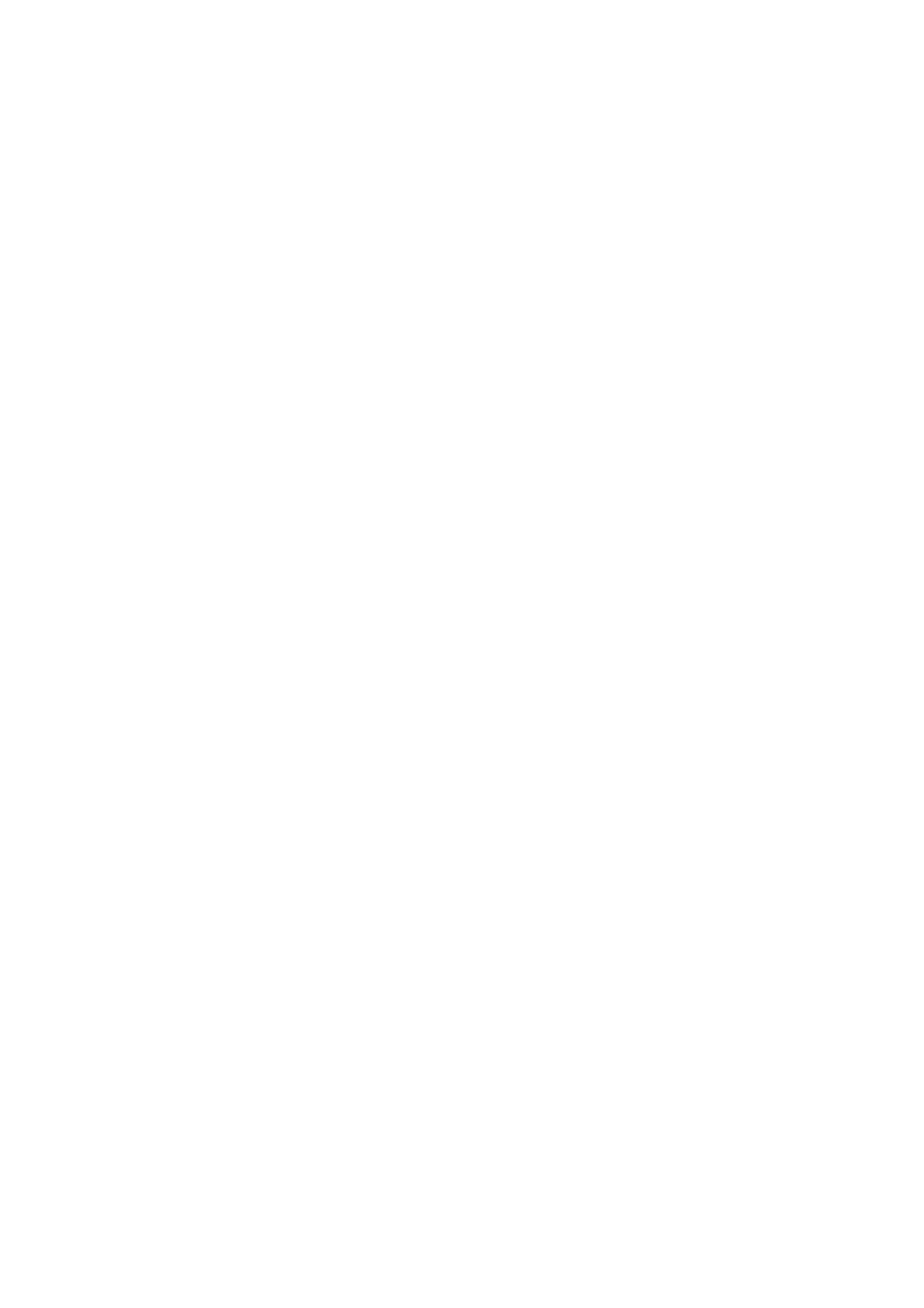

**NB: In line with our Local Assurance Framework (LAF) these minutes are published as a draft record until formal ratification at the subsequent meeting.**



#### **LLEP INVESTMENT PANEL**

#### **Minutes of the Meeting**

**21 January 2021**

 $\mathcal{L}_{\mathcal{A}}$ 

# **Attendance and Apologies:**

| <b>Members</b>        |            | <b>Representing</b>                       |       |
|-----------------------|------------|-------------------------------------------|-------|
| Andy Reed OBE         | <b>AR</b>  | <b>LLEP Board of Directors</b>            | Chair |
| Emma Anderson         | EA         | <b>LLEP Board of Directors</b>            |       |
| Sonia Baigent         | <b>SB</b>  | <b>LLEP Board of Directors</b>            |       |
| Dr Nik Kotecha        | NK         | <b>LLEP Board of Directors</b>            |       |
| Ajmer Kaur Mahal      | <b>AKM</b> | <b>LLEP Board of Directors</b>            |       |
| Neil McGhee           | <b>NM</b>  | <b>LLEP Board of Directors</b>            |       |
| Cllr Terry Richardson | <b>TR</b>  | <b>LLEP Board of Directors</b>            |       |
|                       |            |                                           |       |
| <b>Officers</b>       |            |                                           |       |
| Fiona Baker           | <b>FB</b>  | <b>LLEP</b>                               |       |
| Susan Littlemore      | <b>SL</b>  | Leicester City Council- PMO               |       |
| <b>Stuart McAvoy</b>  | <b>SM</b>  | Leicester City Council - Accountable Body |       |
| <b>Helen Miller</b>   | <b>HM</b>  | <b>LLEP</b>                               |       |
| Mark Oakley           | <b>MO</b>  | Leicester City Council- PMO               |       |
| Mandip Rai            | <b>MR</b>  | <b>LLEP Chief Executive</b>               |       |
| Andy Rose             | <b>ARo</b> | <b>LLEP</b>                               |       |
| Colin Sharpe          | <b>CS</b>  | Leicester City Council - Accountable Body |       |
|                       |            |                                           |       |
| <b>Advisors</b>       |            |                                           |       |
| Jaqueline Moody       | JM         | Cities and Local Growth Unit (CLGU)       |       |
| Stephen Meynell       | <b>SMe</b> | Hinckley and Bosworth Borough Council     |       |
|                       |            | (HBBC)                                    |       |

1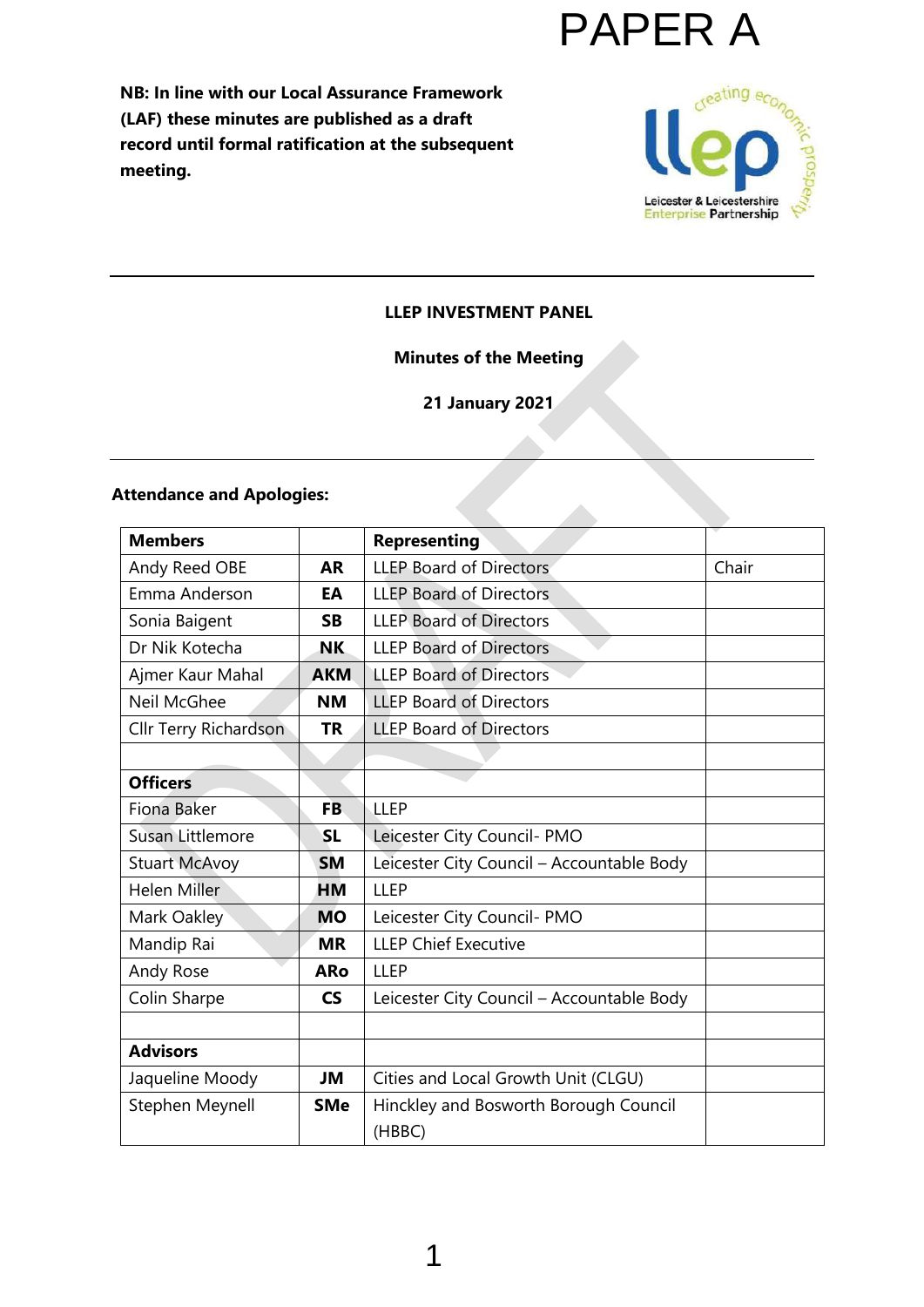| 1.    | <b>Welcome and Apologies</b>                                                                                                                                                                                                                                                                                                                                                            |                                     |
|-------|-----------------------------------------------------------------------------------------------------------------------------------------------------------------------------------------------------------------------------------------------------------------------------------------------------------------------------------------------------------------------------------------|-------------------------------------|
| 10.1  | AR welcomed those present to the meeting.                                                                                                                                                                                                                                                                                                                                               |                                     |
| 10.2  | There were no Apologies for Absence.                                                                                                                                                                                                                                                                                                                                                    |                                     |
| 2.    | <b>Declarations of Interest</b>                                                                                                                                                                                                                                                                                                                                                         |                                     |
| 2.1   | NK declared an interest as a member of Loughborough Town Board. AR<br>also declared an interest as a Non-Executive Director to Incus Performance,<br>which was based at The Attic, at the LUSEP site.                                                                                                                                                                                   |                                     |
| 3.    | Minutes and Actions – 3 November 2020 and 19 November 2020                                                                                                                                                                                                                                                                                                                              |                                     |
| 3.1   | The minutes of the meetings held on 3 November 2020 and 19 November<br>2020 were agreed as a correct record.                                                                                                                                                                                                                                                                            |                                     |
| 3,2   | It was suggested that a Summary of Actions document be produced for the<br><b>Investment Panel.</b>                                                                                                                                                                                                                                                                                     |                                     |
| 3.3   | There was a discussion on the level of discussion relating to risk at the<br>previous LLEP Board meeting. It was noted that no clear agreement was<br>made on the matter. It was suggested that a document with clear options<br>for agreement should be brought to the Board. It was also suggested that<br>there could be a separate meeting to discuss the matter of risk in detail. |                                     |
| 3.4   | It was AGREED that:                                                                                                                                                                                                                                                                                                                                                                     |                                     |
|       | 1. A Summary of Actions be produced for each meeting of the<br><b>Investment Panel</b>                                                                                                                                                                                                                                                                                                  | <b>Democratic</b><br><b>Support</b> |
|       | 2. A meeting of the Investment Panel be held to have a detailed<br>discussion of risk, to take back clear options to the Board.                                                                                                                                                                                                                                                         | <b>HM/MR</b>                        |
| 4.    | <b>Historical Business Rates Enterprise Zone Investment</b>                                                                                                                                                                                                                                                                                                                             |                                     |
| 4.1   | Hinckley and Bosworth Borough Council - MIRA EZ                                                                                                                                                                                                                                                                                                                                         |                                     |
| 4.1.1 | HM introduced the report and noted that the original proposal was brought<br>to the 3 November meeting.                                                                                                                                                                                                                                                                                 |                                     |
| 4.1.2 | It was noted that the funding in question was not held by the LLEP, as this is<br>funded from retained business rates the funding currently sits with LLEP<br>allocated funding, meaning that the LLEP did not hold that money at<br>present, the Local Authority in question did.                                                                                                      |                                     |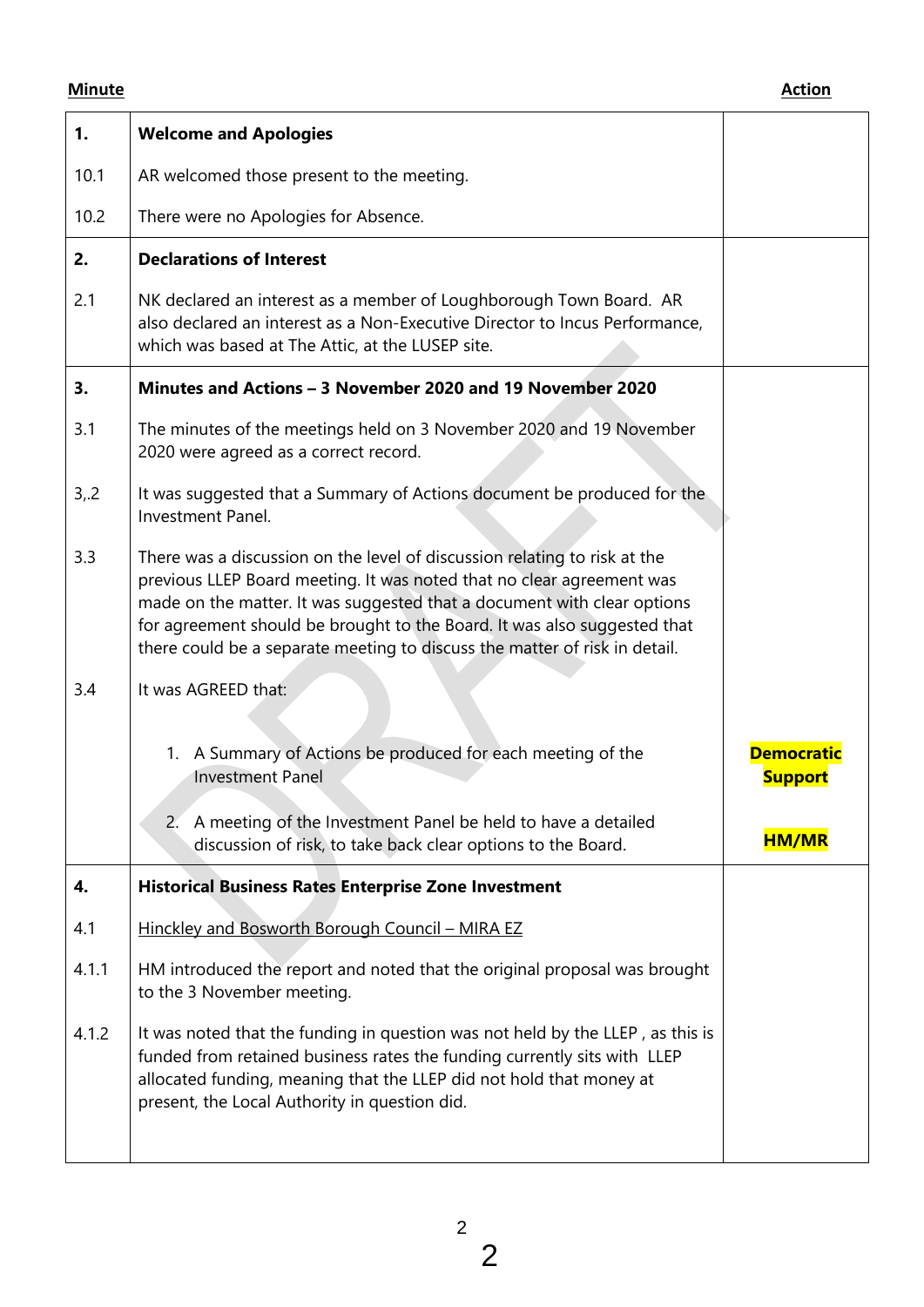| 4.1.3  | It was noted that appraisal had shown that there had been an improvement,<br>with the number of interventions going down from 9 to 6. These key<br>interventions were related to business investment, and employment and<br>skills.                                                                                                                                                                                                                                                                                                             |              |
|--------|-------------------------------------------------------------------------------------------------------------------------------------------------------------------------------------------------------------------------------------------------------------------------------------------------------------------------------------------------------------------------------------------------------------------------------------------------------------------------------------------------------------------------------------------------|--------------|
| 4.1.4  | It was noted that appraisal has revealed areas that were still unsatisfactory,<br>including concerns around additionality relating to business grants, and the<br>fact that the breakdown of costs on inward investment couldn't yet be<br>brought to the Panel.                                                                                                                                                                                                                                                                                |              |
| 4.1.5  | Changes to State Aid due to the UK leaving the EU were noted, meaning<br>that applicants would need to review the compliance against the new<br>subsidy rules                                                                                                                                                                                                                                                                                                                                                                                   |              |
| 4.1.6  | It was noted that the applicant would need to reallocate the £15,000<br>contingency budget.                                                                                                                                                                                                                                                                                                                                                                                                                                                     |              |
| 4.1.7  | It was noted that an external GVA assessment had been undertaken relating<br>to business grant impact.                                                                                                                                                                                                                                                                                                                                                                                                                                          |              |
| 4.1.8  | In response to queries about timetables and clarity on new state aid rules, it<br>was suggested that the present guidance note could be circulated to Panel<br>Members.                                                                                                                                                                                                                                                                                                                                                                         | <b>HM/MR</b> |
| 4.1.9  | In response to a panel members query It was noted that the quarter 3<br>monitoring report for MIRA had not yet been received but would be<br>imminently.                                                                                                                                                                                                                                                                                                                                                                                        |              |
| 4.1.10 | Panel members raised a concerns about the reasons for the job losses,<br>which are being blamed on the pandemic when there might be other<br>reasons.                                                                                                                                                                                                                                                                                                                                                                                           |              |
| 4.1.11 | In response to concerns about the targets of jobs created being<br>conservative, it was suggested that the priority at the time was the retention<br>of jobs.                                                                                                                                                                                                                                                                                                                                                                                   |              |
| 4.1.12 | At this point Stephen Meynell joined the meeting.                                                                                                                                                                                                                                                                                                                                                                                                                                                                                               |              |
| 4.1.13 | More clarity was sought on the reason for job losses. SMe noted that he did<br>not have that information and that the ongoing grant assessment would<br>have that information. SMe stated that he would ask for this information<br>and bring it back to the Panel.                                                                                                                                                                                                                                                                             |              |
| 4.1.14 | There was discussion around getting the evidence necessary to make<br>decisions about what intervention to take regarding impact on MIRA of the<br>economic shock caused by the pandemic. There was acknowledgement that<br>the new state aid rules had caused confusion and it was noted that some of<br>the information desired might be sensitive. SMe stated that he would try to<br>bring the information back to the 1 February meeting. HM commented that<br>this was a self imposed deadline which was suggested in order to bring this |              |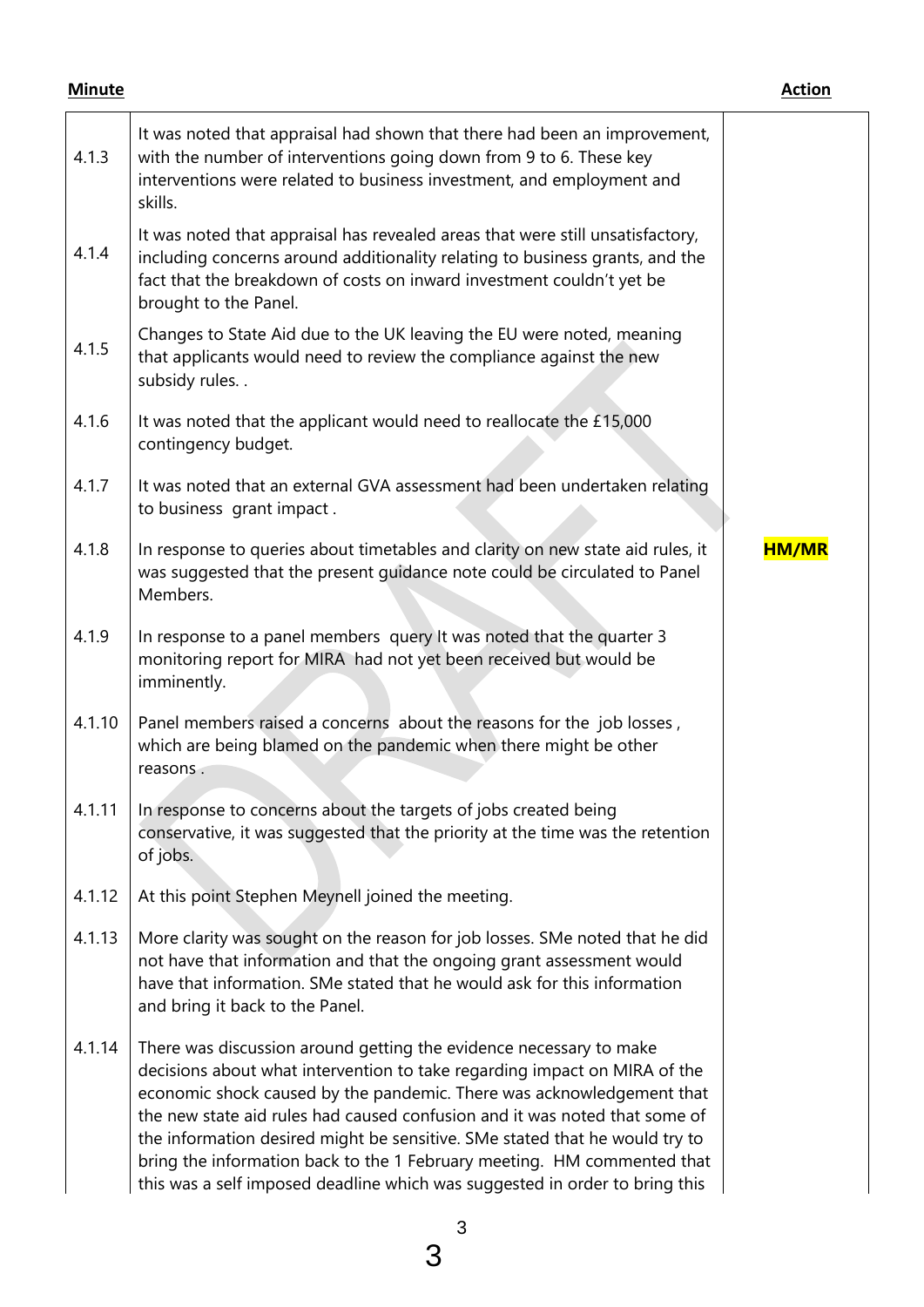|        | decision to a conclusion ahead of the February Board with the applicant not<br>wishing to wait a further few months until the April Bord for an outcome.                                                                                                                                                                           |                |
|--------|------------------------------------------------------------------------------------------------------------------------------------------------------------------------------------------------------------------------------------------------------------------------------------------------------------------------------------|----------------|
| 4.1.15 | SMe stated that he would need to discuss where the £15,000 contingency<br>budget would be placed.                                                                                                                                                                                                                                  |                |
| 4.1.16 | Panel Members requested a more simplified version of the report, making<br>the potential steps and outcomes clear. It was suggested that SMe could<br>write a 2-page summary, making outputs and direction over the last 2 years<br>clear and let the Investment Panel make a final decision.                                      |                |
| 4.1.17 | At this point SMe left the meeting.                                                                                                                                                                                                                                                                                                |                |
| 4.1.18 | It was noted that the Business Rates Legal Agreement had not yet been<br>signed. MR stated that HBBC had the final version and that once it was<br>signed off it would be sent to AR. It was also noted that the Legal<br>Agreement would be an agenda item at the next Board meeting.                                             |                |
| 4.1.19 | It was AGREED that:                                                                                                                                                                                                                                                                                                                |                |
|        | 1. The Investment Panel accepted the recommendation for areas of<br>improvement s and would review the responses at the meeting on<br>1 <sup>st</sup> February.<br>2. SMe would request more detailed information from MIRA to bring<br>back to the Panel.<br>3. HM would provide SMe with a condensed logic chain to bring to the | <b>SMe</b>     |
|        | Panel.                                                                                                                                                                                                                                                                                                                             | <b>HM /SMe</b> |
| 5.     | <b>Growing Places Fund</b>                                                                                                                                                                                                                                                                                                         |                |
| 5.1    | Broadnook Garden Village                                                                                                                                                                                                                                                                                                           |                |
| 5.1.2  | It was noted that the Broadnook item had been deferred to the 1 February<br>meeting.                                                                                                                                                                                                                                               |                |
| 5.2    | <b>Haywood Estate</b>                                                                                                                                                                                                                                                                                                              |                |
| 5.2.1  | ARo gave a verbal update on the Harwood Estate.                                                                                                                                                                                                                                                                                    |                |
| 5.2.2  | It was noted that a Loan Variation Agreement was prepared which included<br>more formal monitoring arrangements and repayment milestones.                                                                                                                                                                                          |                |
| 5.2.3  | It was noted that progress on repaying the current milestone had been<br>positive.                                                                                                                                                                                                                                                 |                |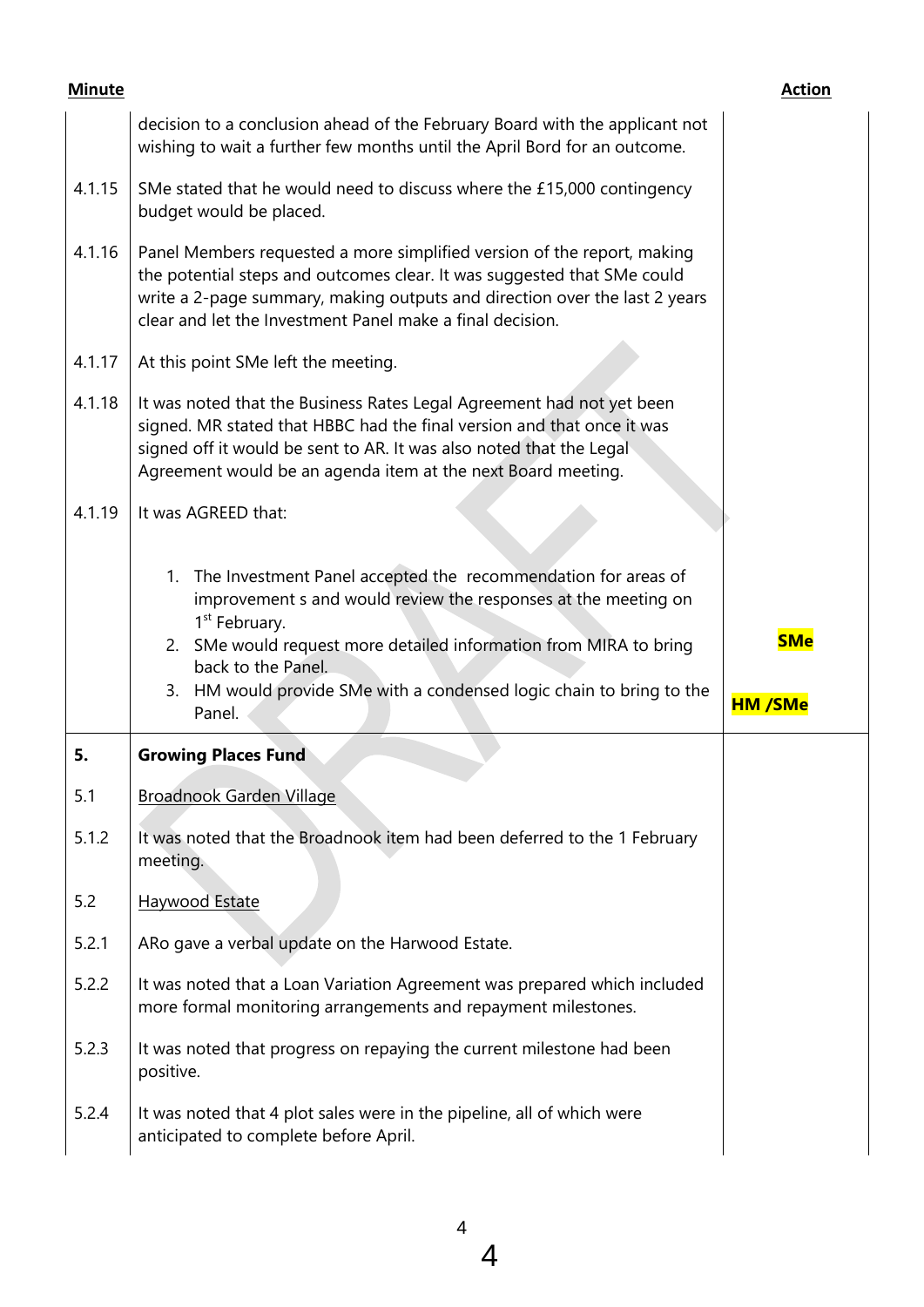| 5.2.5  | It was hoped that enough plot sales would happen by February 2022 to<br>clear the total debt.                                                                                                                                                                                                                                                                                           |            |
|--------|-----------------------------------------------------------------------------------------------------------------------------------------------------------------------------------------------------------------------------------------------------------------------------------------------------------------------------------------------------------------------------------------|------------|
| 5.2.6  | Panel members had been consulted before Christmas on the proposal that<br>had been brought forward by Haywards for a discounted sale of the upper<br>plot. The need for a formal proposal no longer existed as the sale had fallen<br>through early in the year. AR advised that a land valuation of the plots<br>would still be coming soon as this issue may well arise in the future |            |
| 5.2.7  | It was noted that the draft audited accounts and cashflow projections were<br>due at the end of January. This would be put into a monitoring report which<br>would be brought to the Panel or the Board.                                                                                                                                                                                |            |
| 5.2.8  | It was asked what the penalties were for not meeting deadlines on the Loan<br>Variation Agreement. It was noted that not meeting a deadline would be an<br>act of default under the original loan agreement and there would be several<br>options including taking ownership of the vacant plots.                                                                                       |            |
|        |                                                                                                                                                                                                                                                                                                                                                                                         |            |
| 5.2.10 | There was discussion about whether the Accountable Body had said they<br>would allow the LLEP Board to take ownership of the plots or not.<br>Clarification was requested oved the point. SM offered to take the issue to<br>his colleagues and report back.                                                                                                                            |            |
| 5.2.11 | It was noted that land interest from SMEs was encouraging. It was asked<br>who was interested in these plots and ARo offered to bring that information<br>back to the Panel.                                                                                                                                                                                                            |            |
| 5.2.12 | It was AGREED that:                                                                                                                                                                                                                                                                                                                                                                     |            |
|        | $\mathbf{1}$ .<br>Clarification be sought on the Accountable Body's position on taking<br>ownership of vacant plots.                                                                                                                                                                                                                                                                    | <b>SM</b>  |
|        | Information to be brought to the Panel about which SMEs are<br>2.1<br>interested in land.                                                                                                                                                                                                                                                                                               | <b>ARo</b> |
| 6.     | <b>Economic Recovery</b>                                                                                                                                                                                                                                                                                                                                                                |            |
| 6.1    | It was noted that the two outstanding areas of investment for the GPF funds<br>were what was being presented.                                                                                                                                                                                                                                                                           |            |
| 6.2    | At the Investment Panel meeting on 3rd November 2020, panel<br>members were concerned that access to skills development in rural<br>areas could be at risk due to the threatened closure of the ESF funded<br>WiLL project, subject to bridging funding being made available by the<br>Big Lottery Fund. In the absence of absolute confirmation of continue                            |            |

5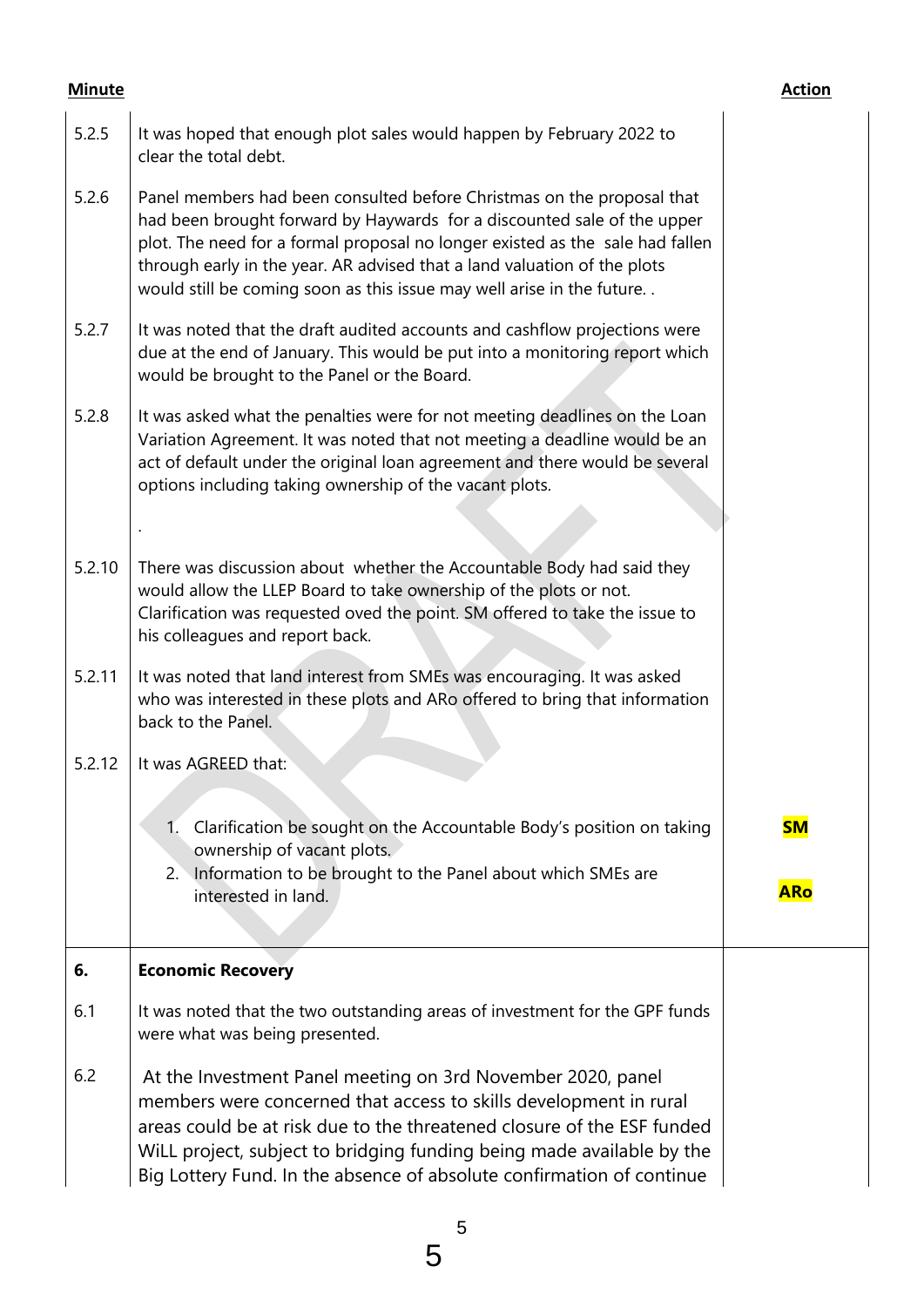| <b>Minute</b> |                                                                                                                                                                                                                                                                                                                                                                                | <b>Action</b> |
|---------------|--------------------------------------------------------------------------------------------------------------------------------------------------------------------------------------------------------------------------------------------------------------------------------------------------------------------------------------------------------------------------------|---------------|
|               | funding the Investment Panel requested that this should remain in<br>consideration. FB advised that that funding for the continuation of<br>this project has been secured.                                                                                                                                                                                                     |               |
| 6.3           | <b>Digital Poverty</b>                                                                                                                                                                                                                                                                                                                                                         |               |
| 6.3.1         | It was noted that the Skills Advisory Panel (SAP) had deemed it appropriate<br>to utilise funding designated for digital skills for interventions targeted at<br>individual recipients.                                                                                                                                                                                        |               |
| 6.3.2         | It was noted that the SAP's consensus was that the LLEP should issue a call<br>for evidence on the issue of digital poverty. This would ensure that any<br>interventions would be evidence based.                                                                                                                                                                              |               |
| 6.3.3         | It was noted that the call for evidence would be carried out by LLEP officers,<br>but further work would be needed to develop a more granular picture.                                                                                                                                                                                                                         |               |
| 6.3.4         | In response to queries about how whether there would be a focus on<br>business skills, FB reported that the focus would be on the Place aspect of<br>the LLEP.                                                                                                                                                                                                                 |               |
| 6.3.5         | There was discussion around what level of skills the project was looking to<br>help facilitate. FB stated that the SAP felt that more basic digital skills were<br>what needed focusing on. The issue of access to devices was raised as a<br>potential area to work on.                                                                                                       |               |
| 6.3.6         | It was suggested that a Digital Tsar could be recruited to steer this rather<br>than hiring a consultant firm. FB noted that the Digital Skills Coordinator<br>was in the process of being recruited and would take on a similar role. There<br>was debate around this issue, FB stated that the LLEP did not currently have<br>the capacity to currently deliver the project. |               |
| 6.3.7         | It was AGREED that:                                                                                                                                                                                                                                                                                                                                                            |               |
|               | The Investment Panel supported the proposal in principle, subject to<br>1.<br>further revisions and the paper coming back to a future investment<br>panel.                                                                                                                                                                                                                     | <b>FB</b>     |
| 6.4           | <b>Place Marketing</b>                                                                                                                                                                                                                                                                                                                                                         |               |
| 6.4.1         | It was noted that place marketing was an area which had been<br>underinvested in previously. The Board had agreed to ringfence some of the<br>GPF for place marketing activities, up to £100k but that money couldn't<br>cover all potential areas of place marketing. Therefore, additional funding<br>of £85k was being requested.                                           |               |
| 6.4.2         | Concerns were raised about the level of ambition of the proposal, with some<br>feeling that that better use could be made of innovative technologies to                                                                                                                                                                                                                        |               |

6

6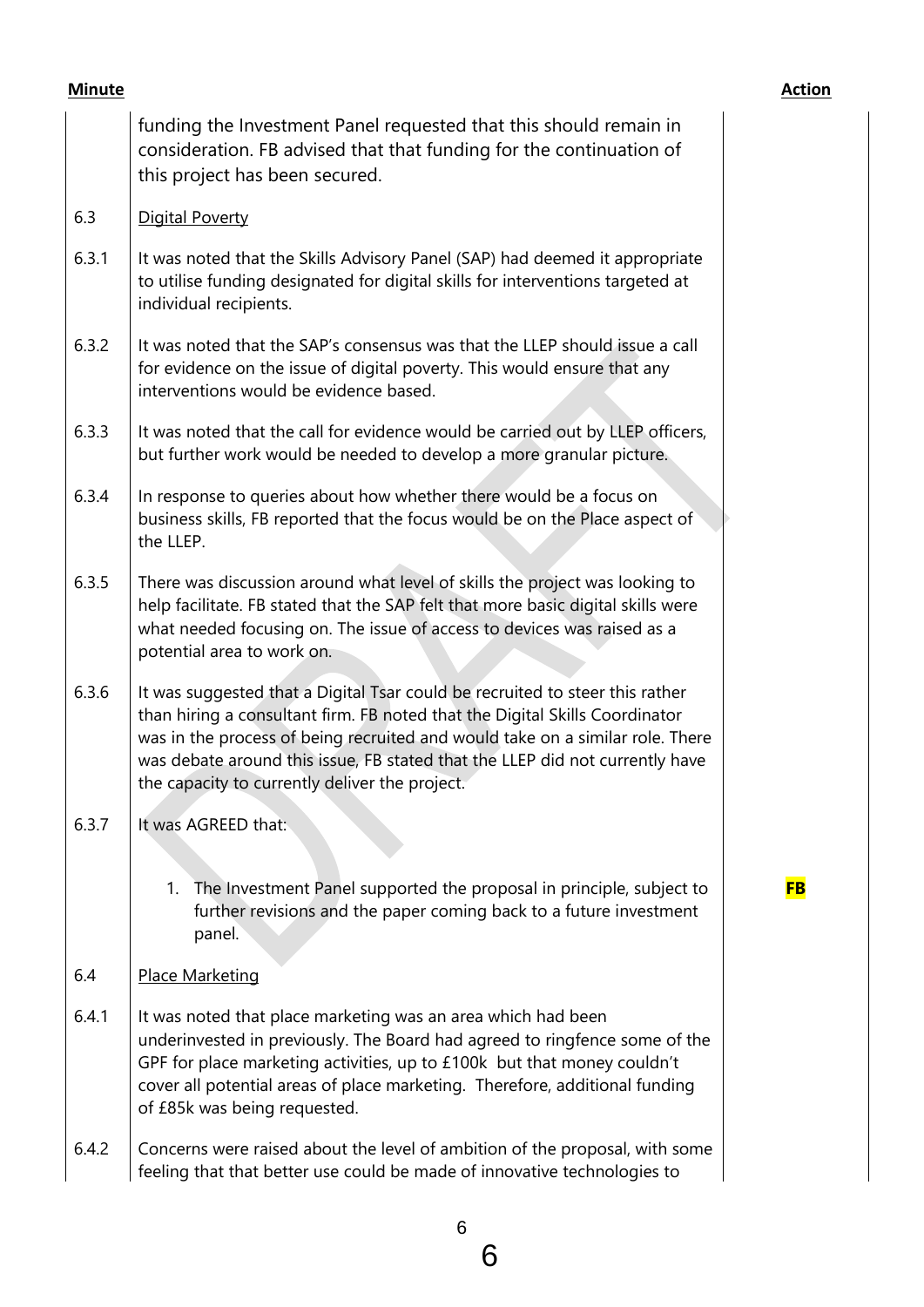| <b>Minute</b> |                                                                                                                                                                                                                                                                                                                                      | <b>Action</b> |
|---------------|--------------------------------------------------------------------------------------------------------------------------------------------------------------------------------------------------------------------------------------------------------------------------------------------------------------------------------------|---------------|
|               | highlight the technological advancement in the city. SL stated that utilising<br>such technologies would likely have to be its own project, and that in 2021<br>there might be more interest in more authentic experiences which was what<br>projects such as Uncover the Story were focused on.                                     |               |
| 6.4.3         | It was suggested that the LLEP could pool and share resources and content<br>with businesses in the area also working on place marketing. It was also<br>suggested that positive stories could also be pooled together and reused.                                                                                                   |               |
| 6.4.4         | At this point AKM left the meeting.                                                                                                                                                                                                                                                                                                  |               |
| 6.4.5         | There was discussion about whether the money would be focused on inward<br>investment or tourism. It was hoped that the two were linked as those who<br>came to the area as tourists would be more likely to want to invest in the<br>area. It was also noted that this was a county-wide effort, working with all<br>the districts. |               |
| 6.4.6         | It was AGREED that:                                                                                                                                                                                                                                                                                                                  |               |
|               | 1. The Panel approved the Business Case and additional funding.                                                                                                                                                                                                                                                                      | <b>HM</b>     |
| 7.            | <b>Programme Monitoring</b>                                                                                                                                                                                                                                                                                                          |               |
| 7.1           | It was noted that the Enterprise Advisor Network update would be deferred<br>to the 1 February meeting, and the Local Growth Fund Update would be<br>deferred to the next full meeting of the Panel.                                                                                                                                 |               |
| 8.            | <b>Any Other Business</b>                                                                                                                                                                                                                                                                                                            |               |
| 8.1           | There was no other business                                                                                                                                                                                                                                                                                                          |               |
| 9.            | <b>Date of Future Meetings</b>                                                                                                                                                                                                                                                                                                       |               |
| 9.1           | The dates of future meetings were noted.                                                                                                                                                                                                                                                                                             |               |
| 10.           | <b>Close of Meeting</b>                                                                                                                                                                                                                                                                                                              |               |
| 10.1          | The meeting closed at 5.34pm.                                                                                                                                                                                                                                                                                                        |               |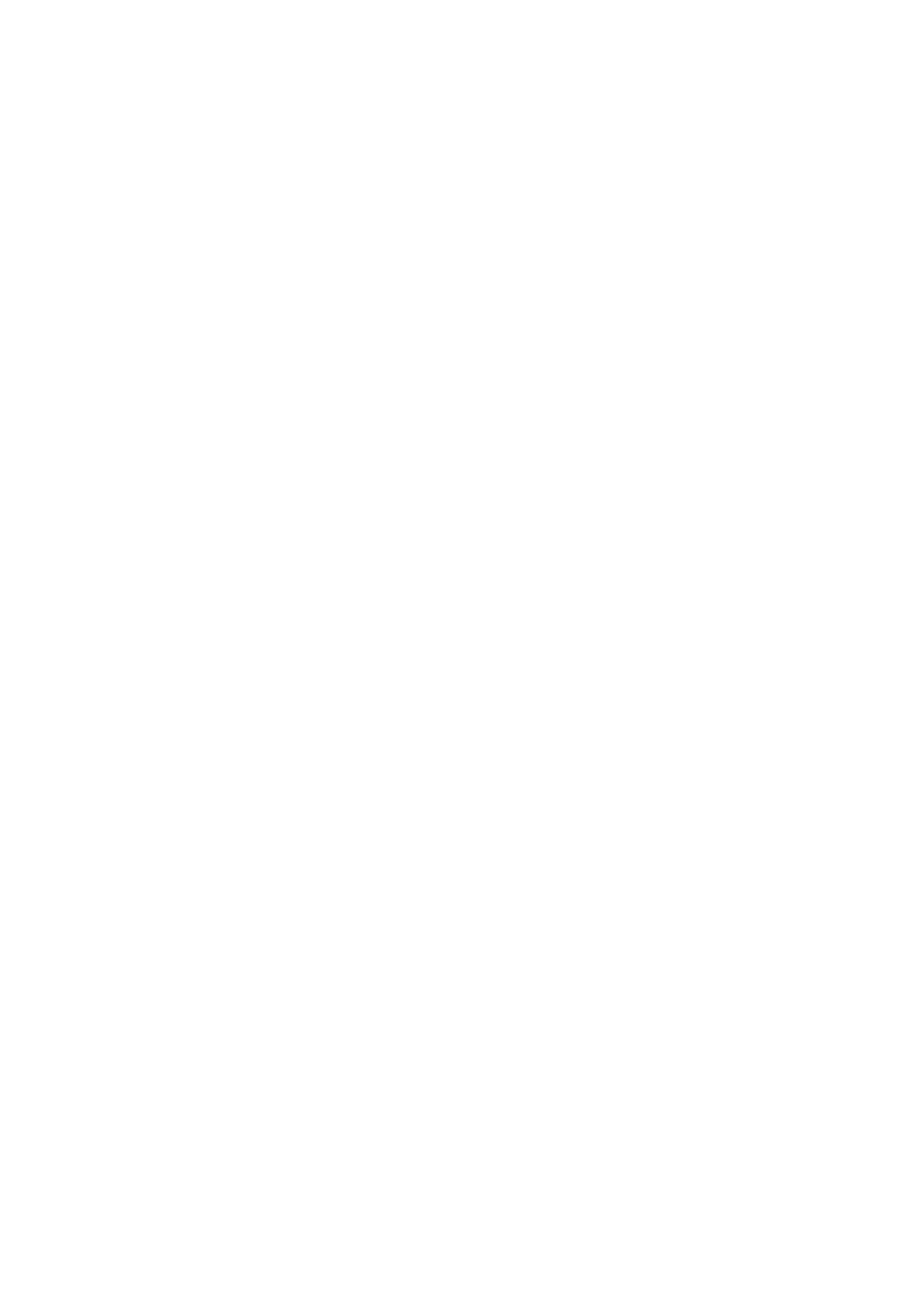**NB: In line with our Local Assurance Framework (LAF) these minutes are published as a draft record until formal ratification at the subsequent meeting.**



#### **LLEP INVESTMENT PANEL**

# **Minutes of the Meeting (Adjourned from 21.01.21)**

**1 February 2021**

## **Attendance and Apologies:**

| <b>Members</b>        |                          | <b>Representing</b>                       |       |
|-----------------------|--------------------------|-------------------------------------------|-------|
| Andy Reed OBE         | <b>AR</b>                | <b>LLEP Board of Directors</b>            | Chair |
| Emma Anderson         | EA                       | <b>LLEP Board of Directors</b>            |       |
| Sonia Baigent         | <b>SB</b>                | <b>LLEP Board of Directors</b>            |       |
| Dr Nik Kotecha        | <b>NK</b>                | <b>LLEP Board of Directors</b>            |       |
| Ajmer Kaur Mahal      | <b>AKM</b>               | <b>LLEP Board of Directors</b>            |       |
| Neil McGhee           | <b>NM</b>                | <b>LLEP Board of Directors</b>            |       |
| Cllr Terry Richardson | <b>TR</b>                | <b>LLEP Board of Directors</b>            |       |
|                       |                          |                                           |       |
| <b>Officers</b>       |                          |                                           |       |
| Fiona Baker           | <b>FB</b>                | LLEP                                      |       |
| <b>Cathy Martin</b>   | <b>CM</b>                | <b>LLEP</b>                               |       |
| Gerarde Manley        | GM                       | <b>LLEP</b>                               |       |
| <b>Stuart McAvoy</b>  | <b>SM</b>                | Leicester City Council - Accountable Body |       |
| <b>Helen Miller</b>   | HМ                       | <b>LLEP</b>                               |       |
| Mandip Rai            | <b>MR</b>                | <b>LLEP Chief Executive</b>               |       |
| Andy Rose             | <b>ARo</b>               | <b>LLEP</b>                               |       |
| Colin Sharpe          | $\mathsf{CS}\phantom{0}$ | Leicester City Council - Accountable Body |       |
|                       |                          |                                           |       |
| <b>Advisors</b>       |                          |                                           |       |
| Josephine Dexter      | JD                       | Department for Business, Energy and       |       |
|                       |                          | Industrial Strategy (BEIS)                |       |
| Jaqueline Moody       | JM                       | Cities and Local Growth Unit (CLGU)       |       |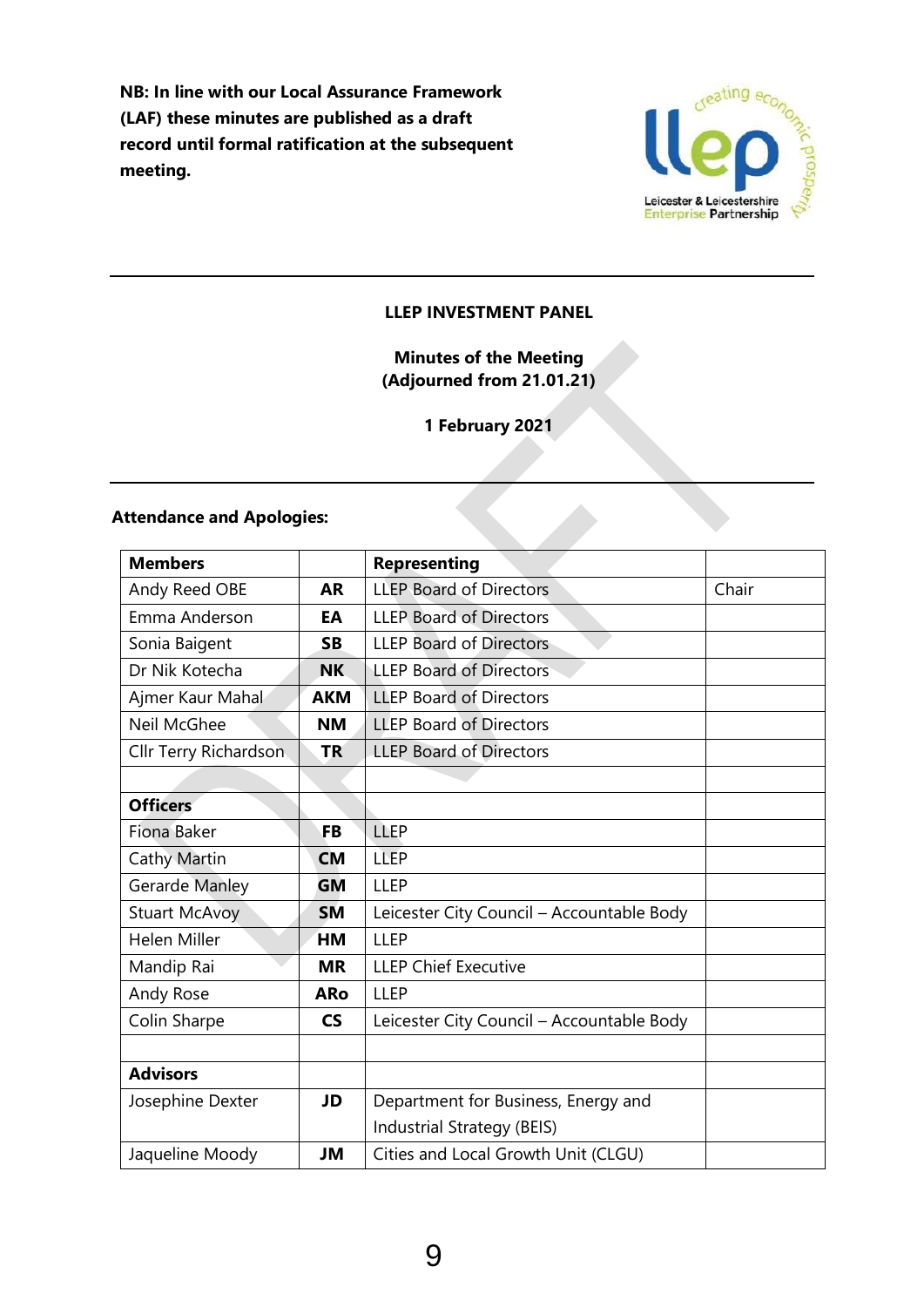| 1.    | <b>Welcome and Apologies</b>                                                                                                                                                                                                                                                                       |  |
|-------|----------------------------------------------------------------------------------------------------------------------------------------------------------------------------------------------------------------------------------------------------------------------------------------------------|--|
| 1.1   | AR welcomed those present to the meeting.                                                                                                                                                                                                                                                          |  |
| 1.2   | There were no Apologies for Absence.                                                                                                                                                                                                                                                               |  |
| 2.    | <b>Declarations of Interest</b>                                                                                                                                                                                                                                                                    |  |
| 2.1   | EA declared that Freeths had given professional advice regarding the<br>Broadnook development.                                                                                                                                                                                                     |  |
| 3.    | <b>Programme Monitoring</b>                                                                                                                                                                                                                                                                        |  |
| 3.1   | <b>Enterprise Adviser Network (EAN)</b>                                                                                                                                                                                                                                                            |  |
| 3.1.1 | GM presented an update on the EAN. The origins of the EAN were<br>explained and a recent Government White Paper committing more<br>support to schools and colleges to deliver careers education was noted.<br>The national structure of the Careers and Enterprise Company (CEC) was<br>explained. |  |
| 3.1.2 | The Gatsby Benchmarks were explained, and it was noted that all schools<br>now had to use these Benchmarks.                                                                                                                                                                                        |  |
| 3.1.3 | The current staffing level of the EAN was noted. It was highlighted that<br>there was now a full complement of staff at the network for the first time.                                                                                                                                            |  |
| 3.1.4 | It was noted that 80% of Leicestershire schools now worked with the EAN,<br>the EAN was part of the first wave of Careers Hubs, and that there were 67<br>active Enterprise Advisers in the area.                                                                                                  |  |
| 3.1.5 | The funding of the programme was explained, it was noted that funding<br>was shared equally between the LLEP and the CEC with an additional CEC<br>Grant to support schools.                                                                                                                       |  |
| 3.1.6 | The progress of KPIs for the EAN was noted. It was highlighted that a<br>number of factors had affected the progress of meeting the KPIs including<br>the impact of Covid, new schools joining the EAN, and increased capacity<br>in the EAN team.                                                 |  |
| 3.1.7 | Several of the impacts of the EAN outside of the benchmarks were noted.                                                                                                                                                                                                                            |  |
| 3.1.8 | The future goals and challenges facing the EAN were also explored.                                                                                                                                                                                                                                 |  |
| 3.1.9 | In response to questions about tracking how contacts result in jobs it was<br>noted that one of the sub-benchmarks related to the destinations of<br>young people, which involved tracking progress but that the Department<br>for Education held that data and not the LLEP.                      |  |
|       |                                                                                                                                                                                                                                                                                                    |  |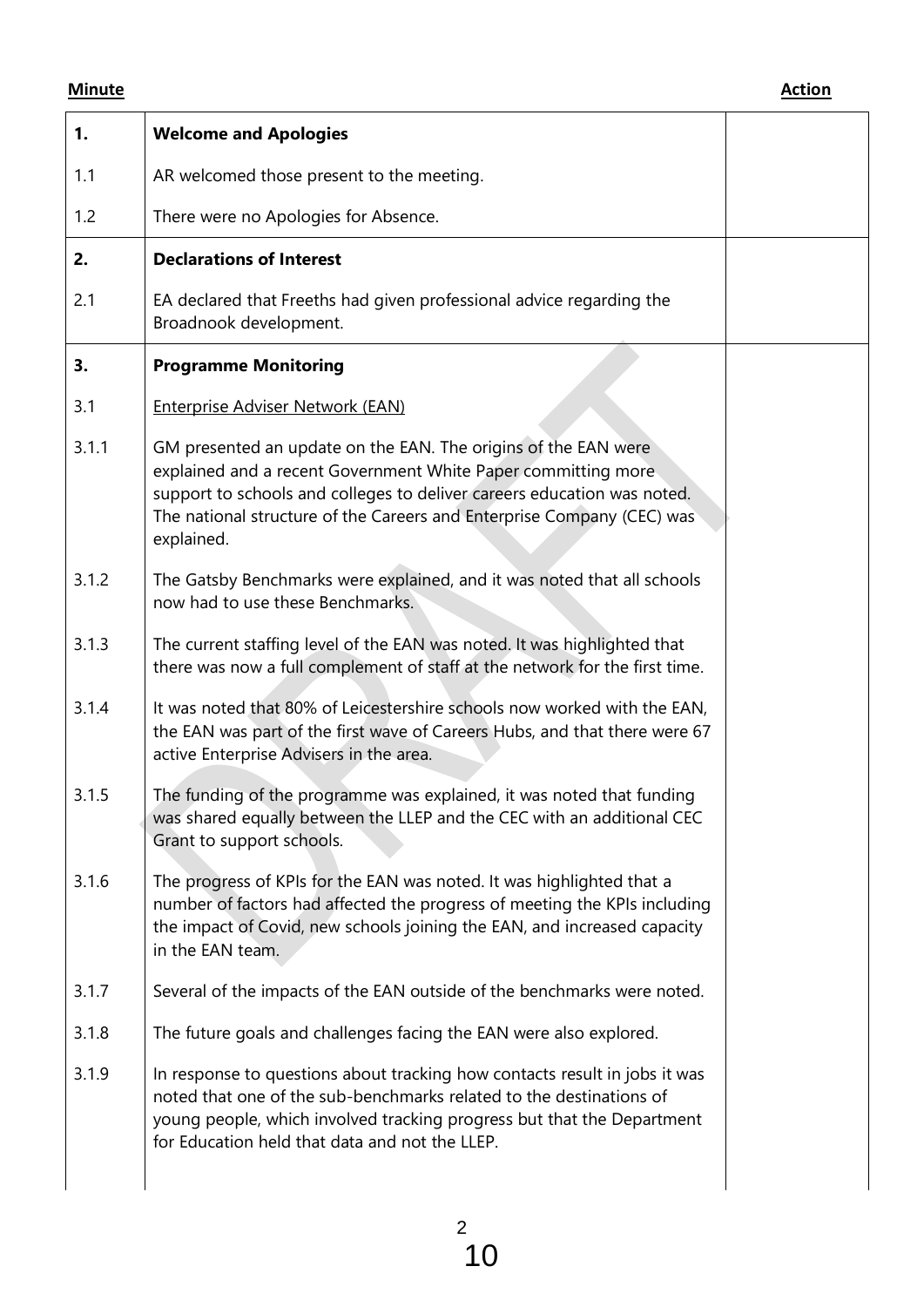| <b>Minute</b> |                                                                                                                                                                                                                                                                                                                                                                                                              | <b>Action</b> |
|---------------|--------------------------------------------------------------------------------------------------------------------------------------------------------------------------------------------------------------------------------------------------------------------------------------------------------------------------------------------------------------------------------------------------------------|---------------|
| 3.1.10        | It was suggested that Leicestershire could create a Further Education<br>College specifically around preparing people for the world of work, similar<br>to what Norwich had set up. GM stated that he would look into this<br>possibility.                                                                                                                                                                   | <b>GM</b>     |
| 3.2           | <b>Local Growth Fund Quarterly Return</b>                                                                                                                                                                                                                                                                                                                                                                    |               |
| 3.2.1         | CM noted the progress laid out in the paper.                                                                                                                                                                                                                                                                                                                                                                 |               |
| 3.2.2         | It was suggested that the Growth Deal Dashboard could be further<br>explored in a future meeting. It was noted that outputs in certain areas<br>wouldn't meet targets until developments were complete in several years.                                                                                                                                                                                     |               |
| 3.2.3         | It was AGRRED that:                                                                                                                                                                                                                                                                                                                                                                                          |               |
|               | An item on the Local Growth Dashboard be added to the next<br>1.<br>meeting of the Panel.                                                                                                                                                                                                                                                                                                                    |               |
| 4.            | <b>Growing Places Fund</b>                                                                                                                                                                                                                                                                                                                                                                                   |               |
| 4.1           | <b>Broadnook Garden Village</b>                                                                                                                                                                                                                                                                                                                                                                              |               |
| 4.1.1         | ARo presented an update on the Broadnook Garden Village.                                                                                                                                                                                                                                                                                                                                                     |               |
| 4.1.2         | It was noted that the key issues at the moment were loan security, interest<br>rates, and the repayment schedule.                                                                                                                                                                                                                                                                                            |               |
| 4.1.3         | It was stated that discussions had been initiated with Homes England<br>regarding finance options. However, it was felt that substituting a GPF<br>contribution with a Homes England one would cause significant delay to<br>the project.                                                                                                                                                                    |               |
| 4.1.4         | Concerns were expressed about whether the project fell under the remit of<br>the LLEP. Attention was drawn to Appendix 1 of the report which explained<br>how the project fit in the LLEP's GPF criteria.                                                                                                                                                                                                    |               |
| 4.1.5         | Enquires were made about how the carbon footprint of the development<br>would be minimised.                                                                                                                                                                                                                                                                                                                  |               |
| 4.1.6         | Clarification was sought over land ownership.                                                                                                                                                                                                                                                                                                                                                                |               |
| 4.1.7         | It was noted that the minimum interest rate recommended by the AB was<br>2.95%, subject to a review of the new subsidy rules. It was noted this was<br>below the rate that might be available on the open market. The relatively<br>low interest rate that could be offered by the GPF was noted as being<br>attractive for potential developers. The LLEP Directors could choose to<br>apply a higher rate. |               |
|               |                                                                                                                                                                                                                                                                                                                                                                                                              |               |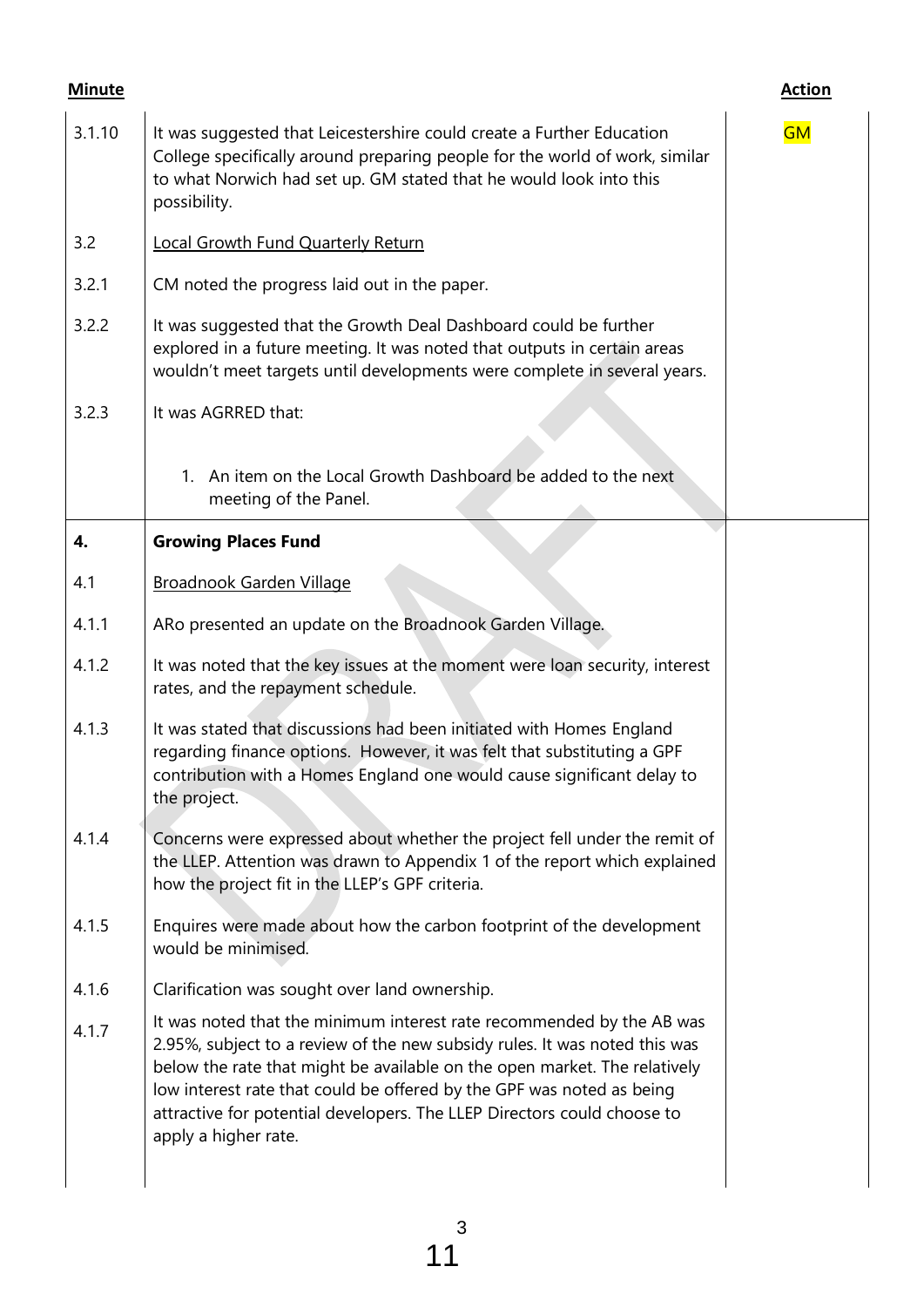| 4.1.8  | In response to questions about the balance in the GPF pot for other<br>potential projects, AR advised that expected repayments would recycle<br>more funds for lending in due course.                                                                                                                                                                                                                                                                                                                       |
|--------|-------------------------------------------------------------------------------------------------------------------------------------------------------------------------------------------------------------------------------------------------------------------------------------------------------------------------------------------------------------------------------------------------------------------------------------------------------------------------------------------------------------|
| 4.1.9  | It was noted that section 106 had been signed in November 2020.                                                                                                                                                                                                                                                                                                                                                                                                                                             |
| 4.1.10 | It was stated that more due diligence would need to be done on the<br>project in terms of the title as well as an independent valuation, clarifying<br>the land areas offered as security. It was stated clearly that a loan<br>agreement would not be signed until adequate security was in place.                                                                                                                                                                                                         |
| 4.1.11 | There was acknowledgment that the Panel should have earlier sight of<br>these kind of proposals.                                                                                                                                                                                                                                                                                                                                                                                                            |
| 4.1.12 | It was AGREED that:                                                                                                                                                                                                                                                                                                                                                                                                                                                                                         |
|        | 1. In summary panel members concluded that they were supportive<br>of the project concept but there were a number of areas that<br>needed additional work/consideration as outlined below                                                                                                                                                                                                                                                                                                                   |
|        | • Clarification on ownership vehicle                                                                                                                                                                                                                                                                                                                                                                                                                                                                        |
|        | . Interest rate level - panel members queried the suitability of the<br>recommended minimum interest rate 2.95% and questioned what<br>the interest rate was for the other finance that had been secured by<br>the applicant. The Accountable Body advised that the 2.95% interest<br>rate would be the minimum that they would be satisfied with and<br>the panel and LLEP Board may want to consider a higher interest<br>rate, notwithstanding the implications this could have on the<br>business case. |
|        | • Valuation of the proposed plots - queries were raised regarding<br>the value of the plots and where these plots are in relation to the<br>build out timeline and security.                                                                                                                                                                                                                                                                                                                                |
|        | • Land Covenants - this matter has been raised in the report and<br>panel members highlighted this – it was acknowledged that there is<br>additional work to do on this but legal advice to date indicated that<br>this may not be an insurmountable issue.<br>. Investigation of other finance options. - including Homes                                                                                                                                                                                  |
|        | England funding.                                                                                                                                                                                                                                                                                                                                                                                                                                                                                            |
| 5.     | <b>Historical Business Rates</b>                                                                                                                                                                                                                                                                                                                                                                                                                                                                            |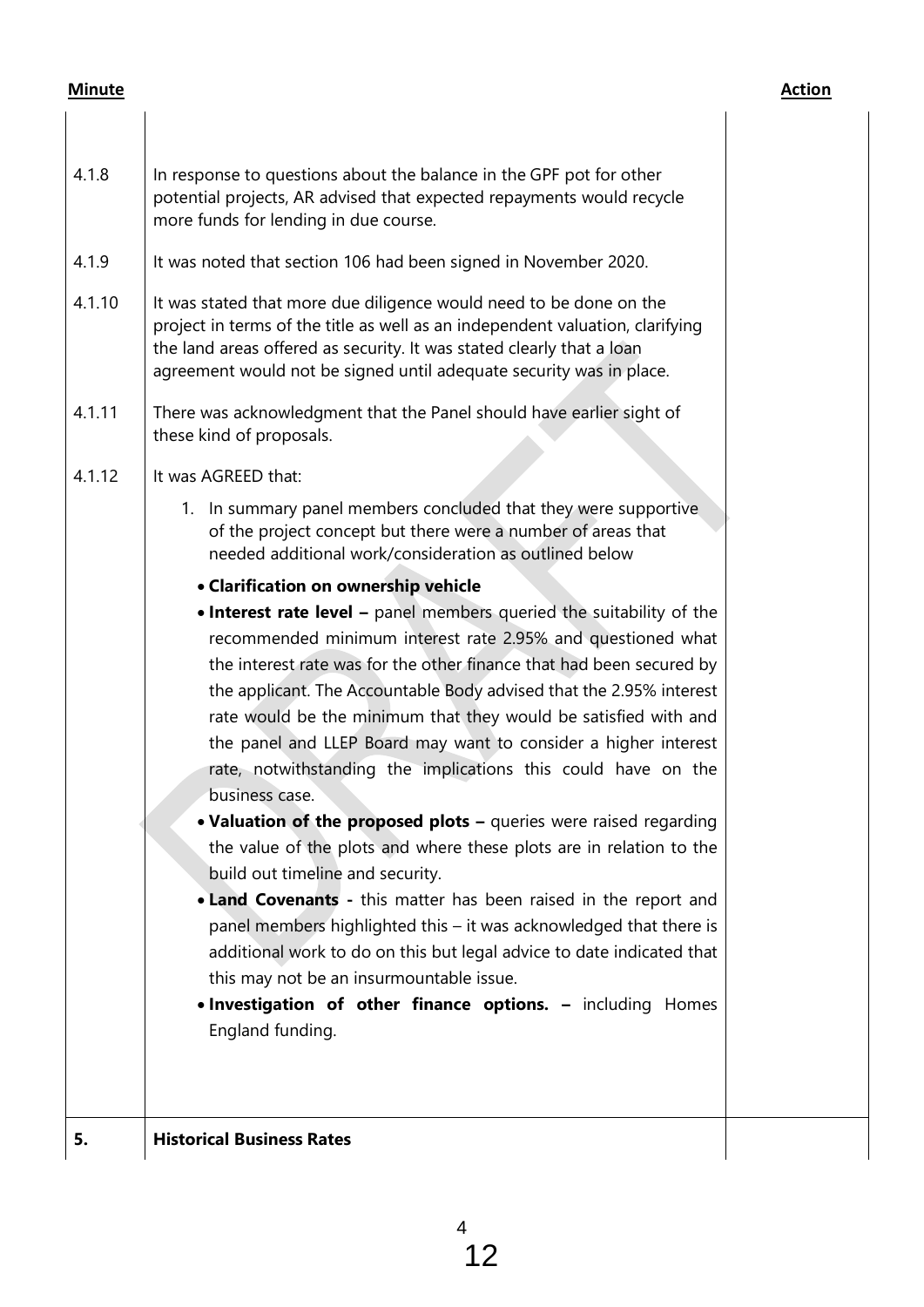| 5.1   | Hinckley and Bosworth Council - MIRA EZ                                                                                                                                     |  |
|-------|-----------------------------------------------------------------------------------------------------------------------------------------------------------------------------|--|
| 5.1.1 | HM noted Paper D, which answered several of the queries raised at the last<br>Panel meeting regarding MIRA, including a Logic Chain revision.                               |  |
| 5.1.2 | It was noted that the main outstanding issue was detail around criteria for<br>the Grants.                                                                                  |  |
| 5.1.3 | Concerns were expressed that details on job losses still hadn't been<br>provided. It was thought that HBBC didn't know those details and only had<br>the net total on jobs. |  |
| 5.1.4 | It was noted that a clear plan of forward investment had been presented<br>by HBBC for the ringfenced funds.                                                                |  |
| 5.1.5 | AR thanked the LLEP staff for their work to improve this application.                                                                                                       |  |
| 5.1.6 | It was AGREED that:                                                                                                                                                         |  |
|       | The Panel approved the recommendations presented in Paper D.<br>$1_{\cdot}$                                                                                                 |  |
| 6.    | <b>Close of Meeting</b>                                                                                                                                                     |  |
| 6.1   | The meeting closed at 4.31pm.                                                                                                                                               |  |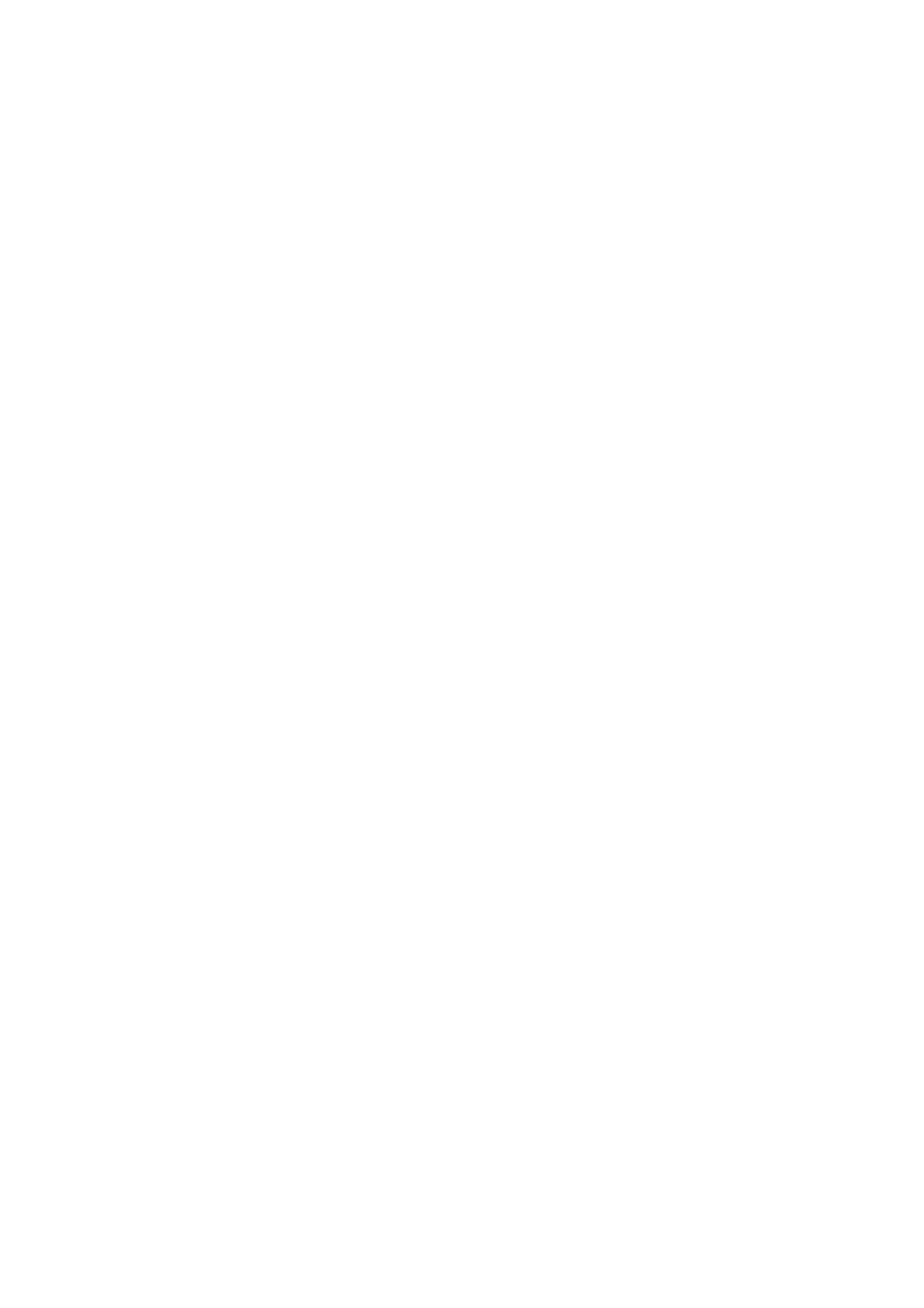#### **LLEP INVESTMENT PANEL**

**11 MARCH 2021**

## **Information Paper**

# **RESULTS OF WRITTEN PROCEDURES GETTING BUILDING FUND**

#### **1. PURPOSE OF REPORT**

1.1 To inform the Panel of the results of written procedures to determine an item between meetings, in accordance with the Local Assurance Framework (LAF).

### **2. RECOMMENDATION**

2.1 The Panel is recommended to note the results of written procedures and the associated decision.

#### **3. BACKGROUND INFORMATION**

- 3.1 The Investment Panel was recommended by the LLEP and the Accountable Body to:
	- a) Note the current position of the GBF programme
	- b) Approve the GBF data return for Q3 2020/21
- 3.2 The Democratic Support Officer contacted all members of the Panel by email on 19 February 2021 asking for votes within an agreed timeframe. Board members received relevant papers as an attachment to that email. **PAPER B**<br> **EXERCISE THE PROCEDURES**<br> **EXERCISE BUILDING FUND**<br> **EXERCISE BUILDING FUND**<br> **EXERCISE BUILDING FUND**<br> **EXERCISE BUILDING FUND**<br>
ACCEL ASSUFANCE FAINT DOCUTE AND NOTE AND NOTE AND NOTE AND NOTE AND A MORE OF P
- 3.3 Panel Members agreed to the recommendations.
- 3.4 A table showing the distribution of votes can be found at Appendix 1.

#### **For further information please contact:**

Jacob Mann Democratic Support Officer Leicester City Council (Accountable Body to the LLEP) Tel. 0116 454 5843

**A P P E N D I X 1**

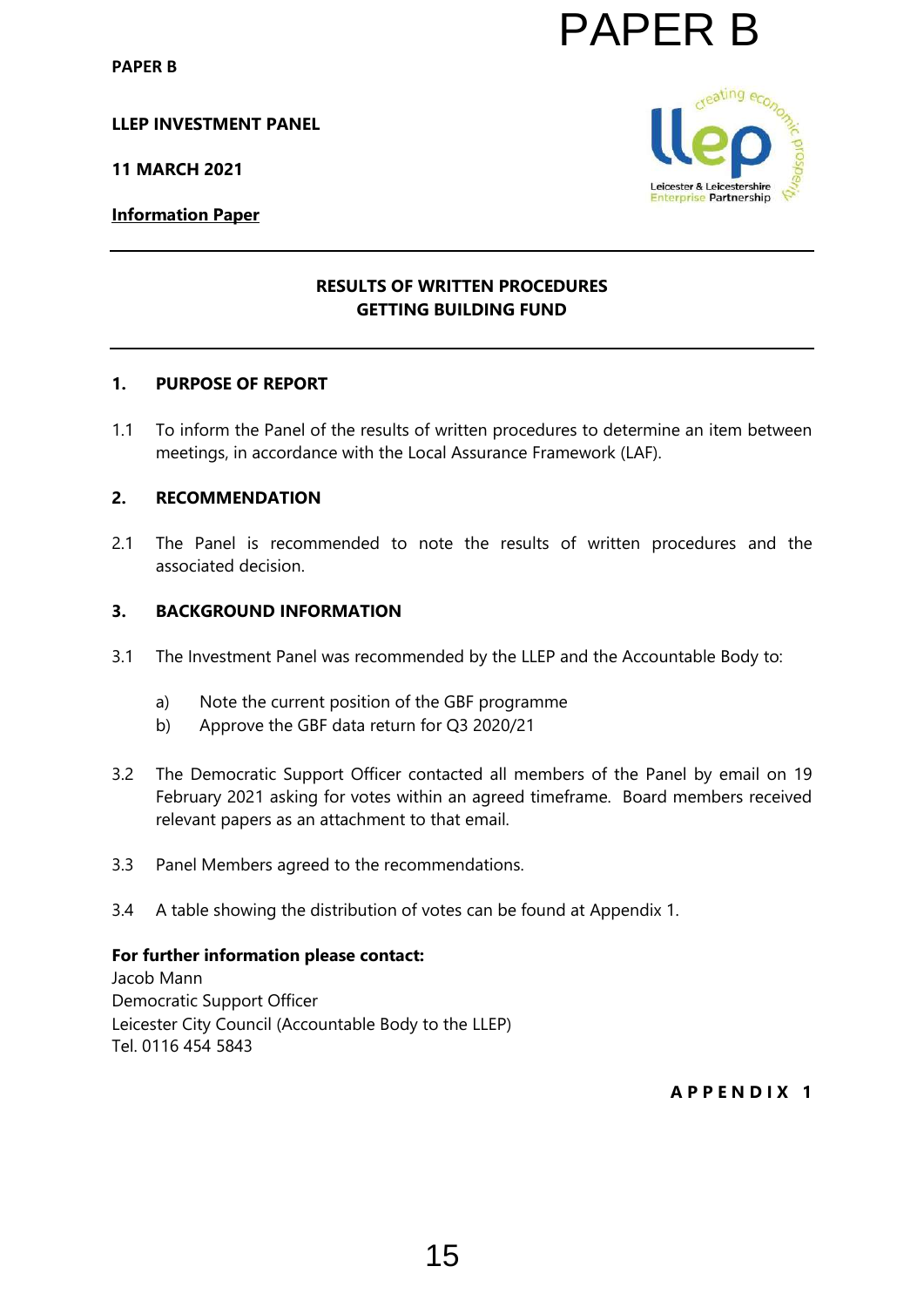# **Written Procedures - Table of Responses**

# **LLEP Membership Applications**

| <b>TOTAL:</b>      | 4 - FOR<br>0 - AGAINST |
|--------------------|------------------------|
| Andy REED          | Approve                |
| Nik KOTECHA        | Approve                |
| <b>Neil McGHEE</b> | Approve                |
| Emma ANDERSON      | Approve                |
|                    | <b>VOTE</b>            |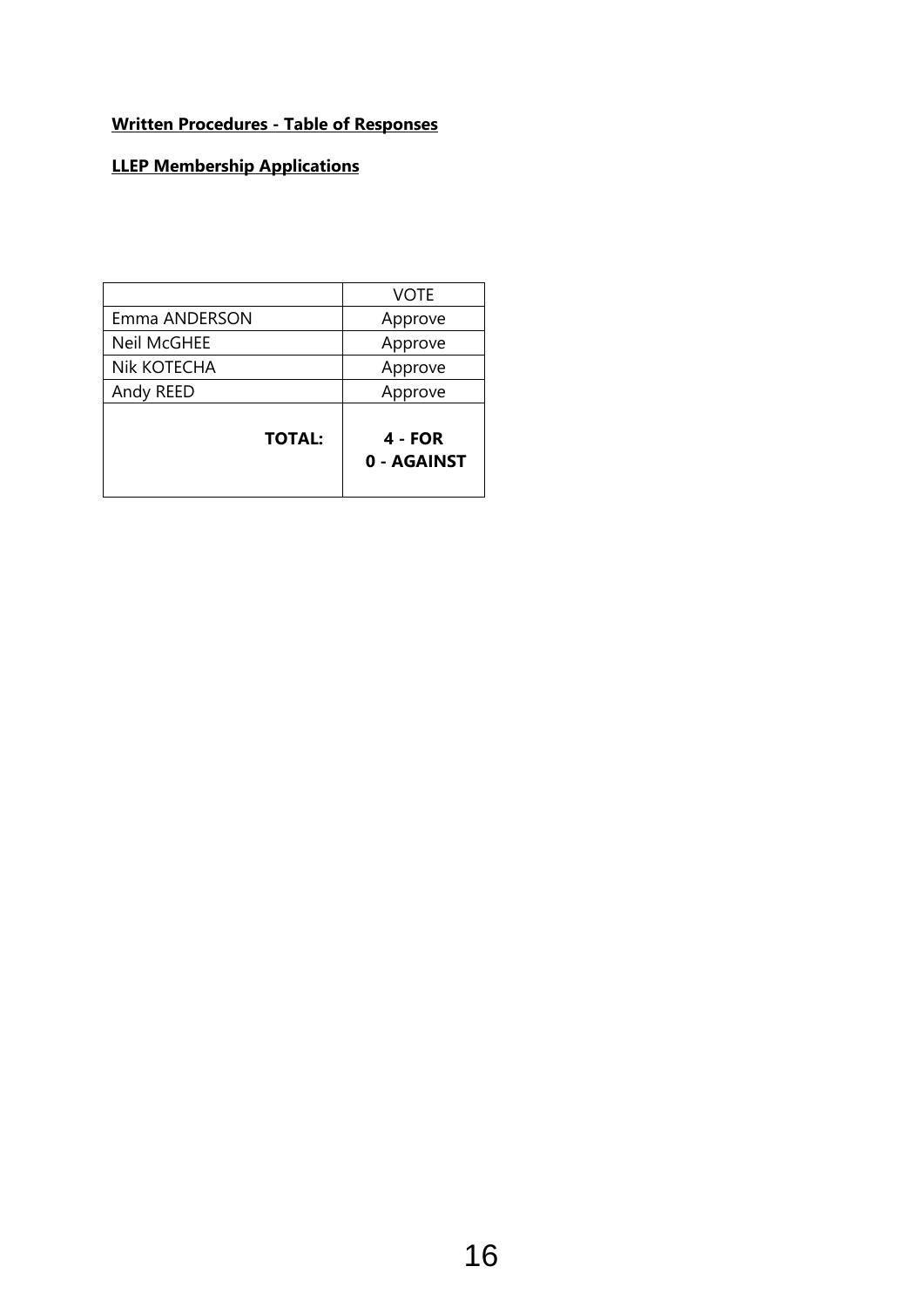**LLEP INVESTMENT PANEL**

**11th March 2021**

# **Decision Paper**

# **PROGRAMME MONITORING PAPER**

# **1. PURPOSE OF REPORT**

1.1 To propose options for discussion regarding reporting requirements for funding programmes and the Investment Panel's role.

### **2. RECOMMENDATIONS**

- 2.1 The Investment Panel is recommended to:
	- i. discuss the proposed options outlined in section 4 of the report.
	- ii. agree the preferred option for the approval of LGF/GBF programme returns and programme monitoring.

## **3. BACKGROUND**

- 3.1 There are number of funded programmes managed by the LLEP, such as the Local Growth Fund (LGF) and Getting Building Fund (GBF), that are required to submit monitoring/data returns to Government on a quarterly basis providing information on the previous quarter's achievements. These returns are in a prescribed format, often very lengthy and with complicated spreadsheets providing information of a very detailed nature. The majority of these claims and monitoring returns need to be 'signed off' by the Accountable Body's S151 Officer before being submitted. EXECT:<br>
MONITORING PAPER<br>
HERO LEGATION INCREDIBLE THE MONITORING PAPER<br>
A LEGATION INCREDIBLE THE MONITORING PAPER<br>
Hero is role.<br>
Hero is role.<br>
Hero is role.<br>
Hero is role and the separation of the report.<br>
The approval
- 3.2 The LGF returns were approved by the Programme Board, and since the inception of the Investment Panel this has continued. Due to the timing of the Investment Panel meetings being held bi-monthly, this causes issues in terms of presenting and approving quarter end monitoring returns for each programme by the deadlines determined by the funding body.
- 3.3 Traditionally only the LGF and GBF programmes have been presented to the Investment Panel for approval. Furthermore, information provided in the monitoring returns, whilst detailed, does not necessarily provide the relevant information to allow the Investment Panel to determine the main areas of interest, achievement, concerns, or action.